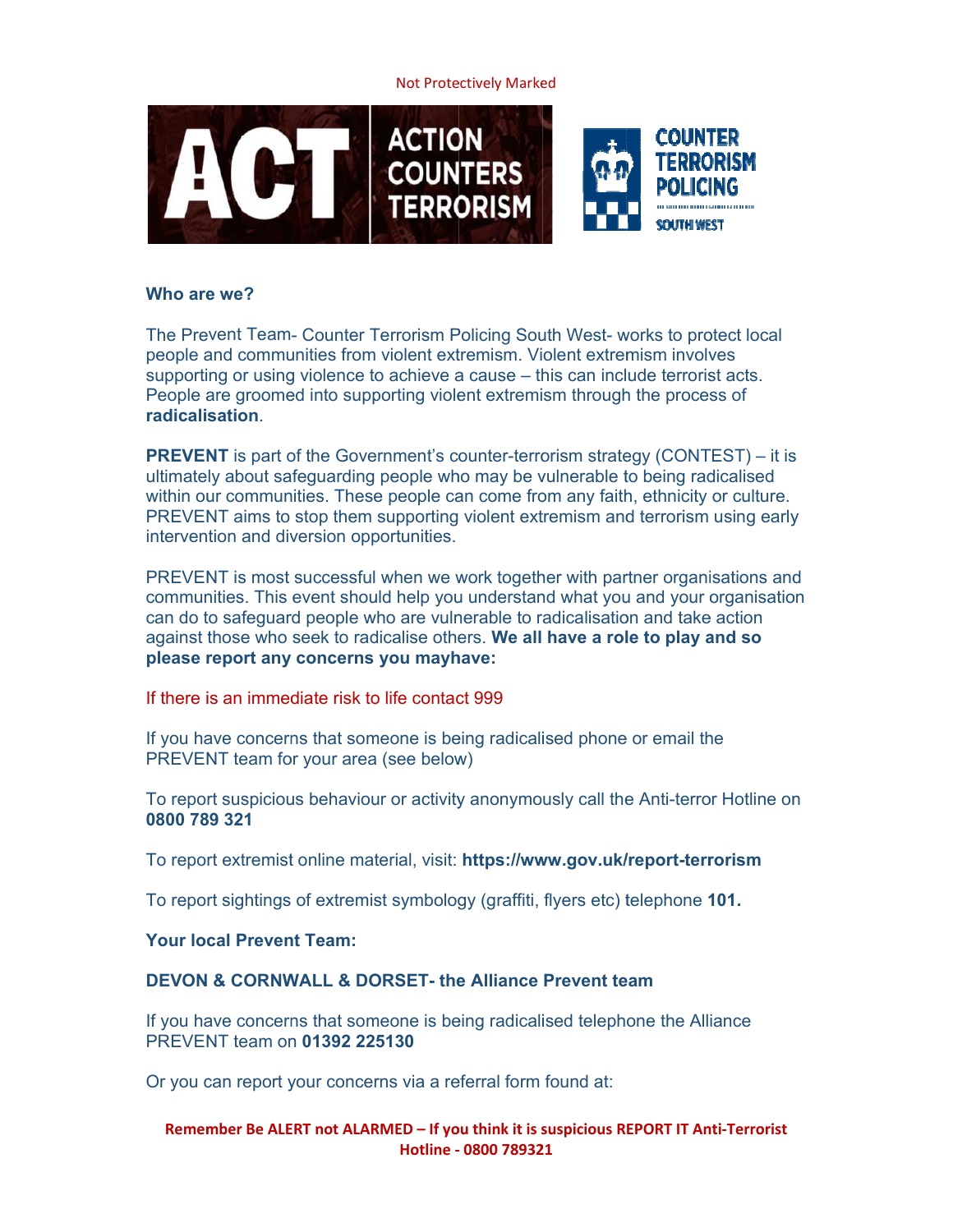#### Not Protectively Marked

https://www.devon-cornwall.police.uk/advice/your-community/prevent-reporting-andpreventing-radicalisation-terrorism-and-extremism/

https://www.dorset.police.uk/help-advice-crime-prevention/personal-safety/majorterror-incidents/prevent/

# **RADICALISATION DOESN'T HAPPEN OVERNIGHT. WORRIED ABOUT SOMEONE? ACT NOW, WE CAN HELP.**

With the support of the Counter Terrorism Policing South West Prevent Team, the Safer Devon Partnership has produced a short film around the danger of people being radicalised through grooming and exploitation. Its theme is relevant to all our communities within the south west.

You can watch the film on: http://www.saferdevon.co.uk/preventing-radicalisation.



E-learning is an easy and effective way to increase your awareness of radicalisation and violent extremism. Current e-learning includes:

**Home Office Prevent e-learning** – to raise awareness about radicalisation and help you identify the signs to look out for.

**Home Office ACT e-learning** – practical guidance on protecting your organisation from a terrorist incident.

Preventing Exploitation Toolkit - online toolkit to assist your understanding of radicalisation and other forms of exploitation and help you report concerns.

If you are responsible for workforce development in your organisation please consider including these resources in your training offers.

# **Useful websites**

www.crimestoppers.co.uk - Report crimes anonymously

www.internetmatters.org - Lots of information, advice and resources which can be used to help children stay safe online

**Remember Be ALERT not ALARMED – If you think it is suspicious REPORT IT Anti‐Terrorist Hotline ‐ 0800 789321 Establishing a cohesive partnership between Police & our Community**